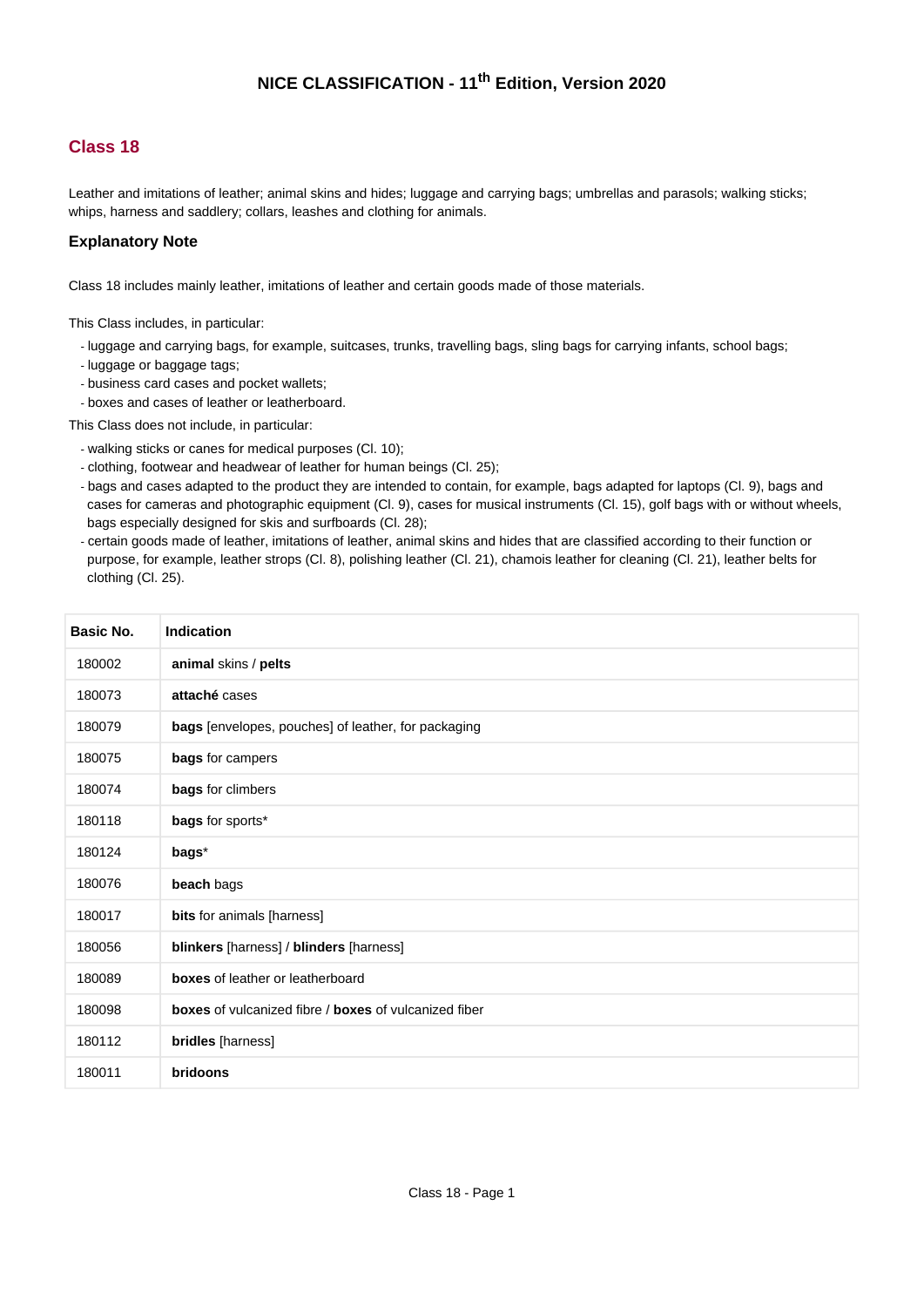| 180083 | <b>briefcases</b>                                                                                      |
|--------|--------------------------------------------------------------------------------------------------------|
| 180126 | business card cases                                                                                    |
| 180038 | <b>butts</b> [parts of hides]                                                                          |
| 180021 | card cases [notecases]                                                                                 |
| 180091 | cases of leather or leatherboard                                                                       |
| 180052 | casings, of leather, for springs / casings, of leather, for plate springs                              |
| 180061 | cat o' nine tails                                                                                      |
| 180088 | cattle skins                                                                                           |
| 180090 | chain mesh purses                                                                                      |
| 180094 | chamois leather, other than for cleaning purposes / skins of chamois, other than for cleaning purposes |
| 180062 | chin straps, of leather                                                                                |
| 180135 | clothing for pets                                                                                      |
| 180030 | collars for animals*                                                                                   |
| 180138 | compression cubes adapted for luggage                                                                  |
| 180139 | conference folders / conference portfolios                                                             |
| 180054 | covers for animals                                                                                     |
| 180097 | covers for horse saddles                                                                               |
| 180125 | credit card cases [wallets]                                                                            |
| 180032 | curried skins                                                                                          |
| 180006 | fastenings for saddles                                                                                 |
| 180018 | frames for umbrellas or parasols                                                                       |
| 180067 | fur / fur-skins                                                                                        |
| 180116 | furniture coverings of leather                                                                         |
| 180019 | game bags [hunting accessories]                                                                        |
| 180111 | garment bags for travel                                                                                |
| 180080 | girths of leather                                                                                      |
| 180008 | goldbeaters' skin                                                                                      |
| 180131 | grips for holding shopping bags                                                                        |
| 180059 | halters / head-stalls                                                                                  |
| 180065 | handbag frames                                                                                         |
| 180077 | handbags                                                                                               |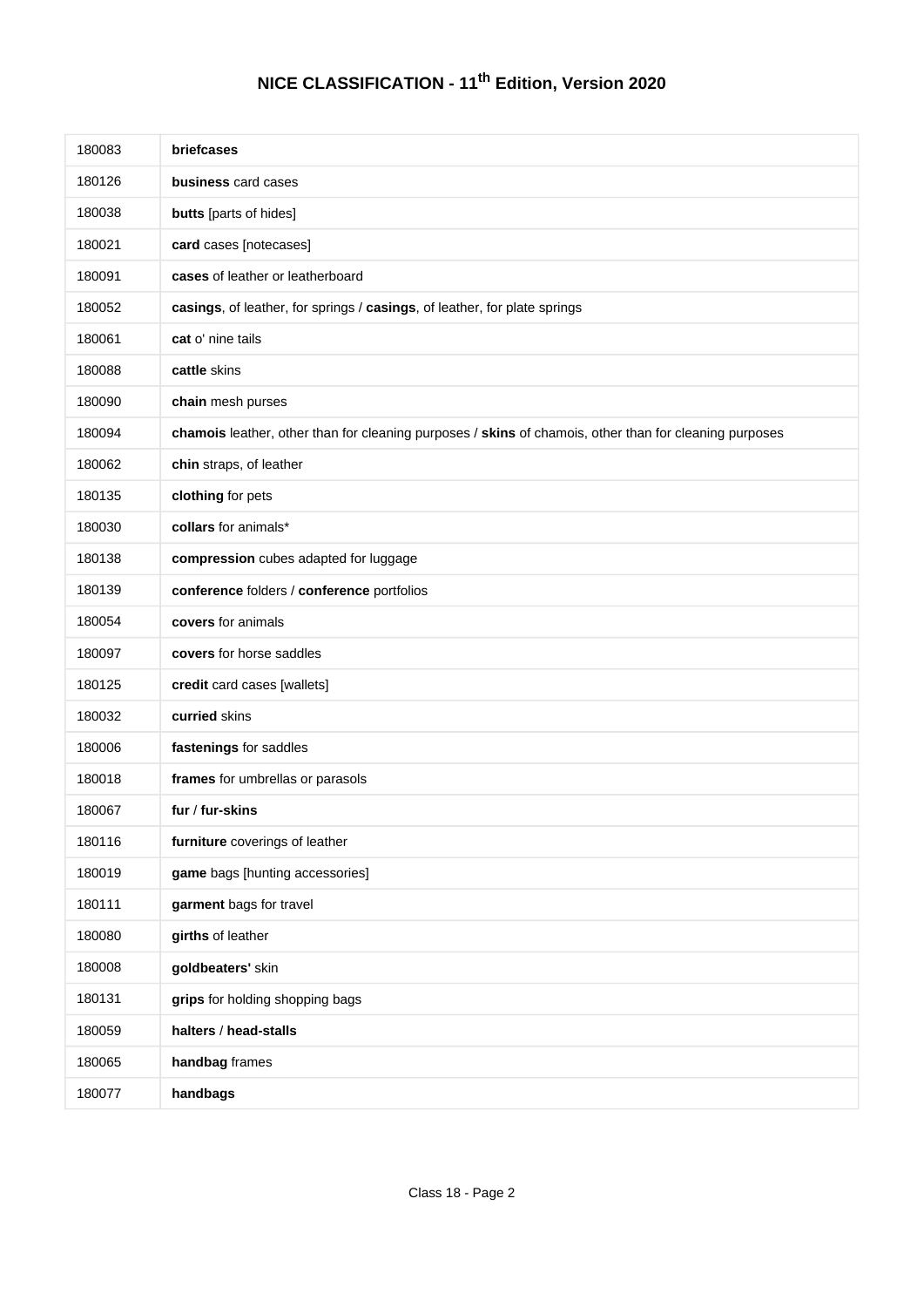| 180120 | harness fittings                    |
|--------|-------------------------------------|
| 180055 | harness for animals                 |
| 180033 | harness straps / harness traces     |
| 180023 | hat boxes of leather                |
| 180100 | haversacks                          |
| 180140 | hiking sticks / trekking sticks     |
| 180026 | horse blankets                      |
| 180025 | horse collars                       |
| 180121 | horseshoes                          |
| 180042 | <b>imitation</b> leather            |
| 180113 | key cases                           |
| 180027 | kid                                 |
| 180053 | knee-pads for horses                |
| 180130 | labels of leather                   |
| 180031 | leather cord                        |
| 180005 | leather leashes / leather leads     |
| 180036 | leather straps / leather thongs     |
| 180039 | leather, unworked or semi-worked    |
| 180022 | leatherboard                        |
| 180141 | leathercloth                        |
| 180128 | luggage tags / baggage tags         |
| 180063 | moleskin [imitation of leather]     |
| 180137 | motorized suitcases                 |
| 180001 | mountaineering sticks / alpenstocks |
| 180013 | music cases                         |
| 180028 | muzzles                             |
| 180114 | net bags for shopping               |
| 180050 | nose bags [feed bags]               |
| 180117 | pads for horse saddles              |
| 180066 | parasols                            |
| 180069 | pocket wallets                      |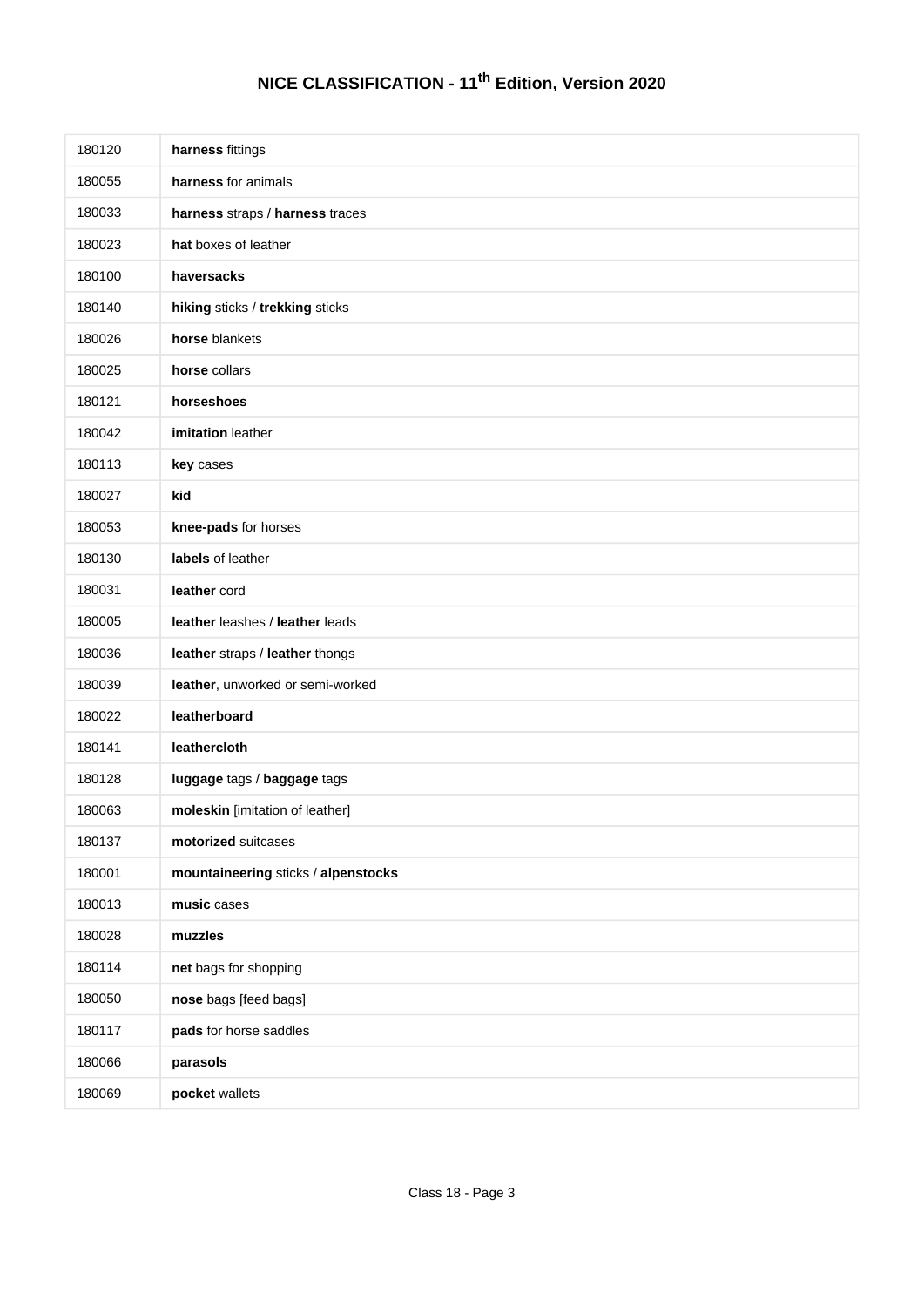| 180123 | pouch baby carriers                                                                   |
|--------|---------------------------------------------------------------------------------------|
| 180010 | purses                                                                                |
| 180127 | randsels [Japanese school satchels]                                                   |
| 180072 | reins                                                                                 |
| 180136 | reins for guiding children                                                            |
| 180081 | riding saddles                                                                        |
| 180058 | rucksacks / backpacks                                                                 |
| 180004 | saddle trees                                                                          |
| 180134 | saddlebags*                                                                           |
| 180129 | saddlecloths for horses                                                               |
| 180082 | saddlery                                                                              |
| 180020 | school bags / school satchels                                                         |
| 180071 | shopping bags                                                                         |
| 180096 | shoulder belts [straps] of leather / leather shoulder belts / leather shoulder straps |
| 180044 | sling bags for carrying infants                                                       |
| 180122 | slings for carrying infants                                                           |
| 180046 | stirrup leathers                                                                      |
| 180045 | parts of rubber for stirrups                                                          |
| 180119 | stirrups                                                                              |
| 180035 | straps for skates                                                                     |
| 180012 | straps for soldiers' equipment                                                        |
| 180034 | straps of leather [saddlery]                                                          |
| 180086 | suitcase handles                                                                      |
| 180085 | suitcases                                                                             |
| 180133 | suitcases with wheels                                                                 |
| 180132 | tefillin [phylacteries]                                                               |
| 180047 | tool bags, empty                                                                      |
| 180057 | traces [harness]                                                                      |
| 180078 | travelling bags                                                                       |
| 180084 | travelling sets [leatherware]                                                         |
| 180029 | travelling trunks                                                                     |